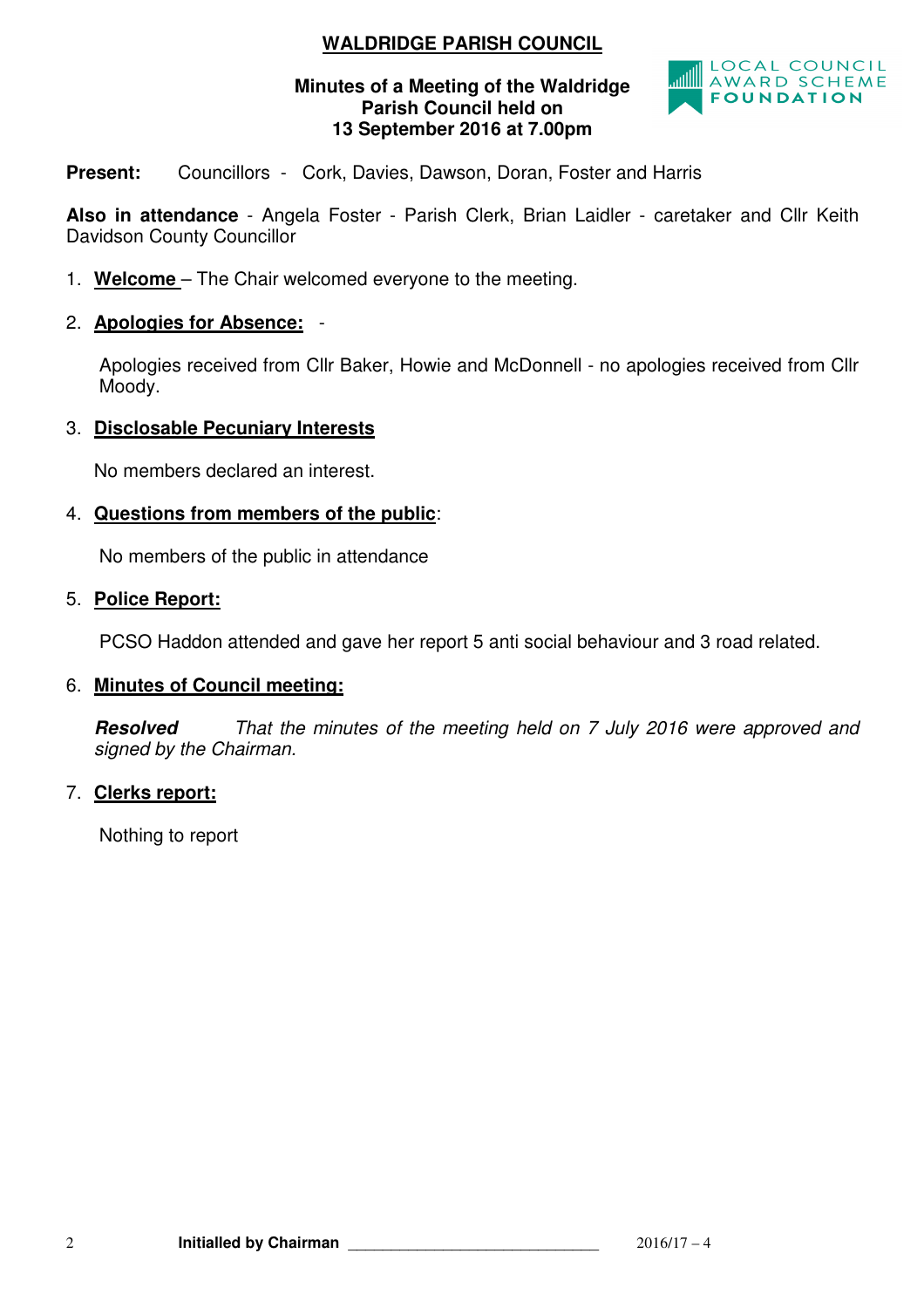## 9. **Parish Matters and on-going items**

#### a) **Planning applications received**

| DM/16/02452/FPA 1 Lime Street | Waldridge<br><b>Chester-le-Street</b> | Two storey extension to side |
|-------------------------------|---------------------------------------|------------------------------|
|                               | DH2 3SG                               |                              |

**Resolved:** To recommend approval

- b) **To consider any planning applications received after the agenda was published.** 
	- No applications received
- c) **County Councillors report** Cllr Davidson attended

Cllr Davidson will look in the path situation at the Inn on the Green and report back.

Correspondence was received with cost of installing a boom gate instead of a bollard - cost of £720

**Resolved:** It was decided not to have a gate installed at the Millennium Green.

d) **Water heater -** Installing a water heater in the kitchen was discussed, the costs would be costs  $£340 + £80$  installation

**Resolved:** It was agreed not to purchase

e) **Funday -** The recent event was discussed, purchasing 2 more gazebos, agreeing to which charity the £138 from tombola

**Resolved:** It was agree to wait till next year to decide if to purchase gazebos. The Clerk to contact Ian Coopers wife and ask which charity was chosen for his funeral. Cheque to be raised for £138

f) **Halloween night** - All final arrangements were discussed

**Resolved:** It was agreed to purchase glow sticks as in previous years and prizes of sweets

#### g) **Footpath at Poplar Street**

The land is not adopted by DCC therefore, not sure who is responsible. Path has been inspected and found not to be in too bad a state.

h) **Tree in parish garden** - The tree is large and needs pruning

**Resolved:** It was agreed to get cost to prune

#### i) **Fitness equipment / Millennium Green / goal posts / fun hoop monthly inspections –**

**Resolved:** Report noted, no issues raised.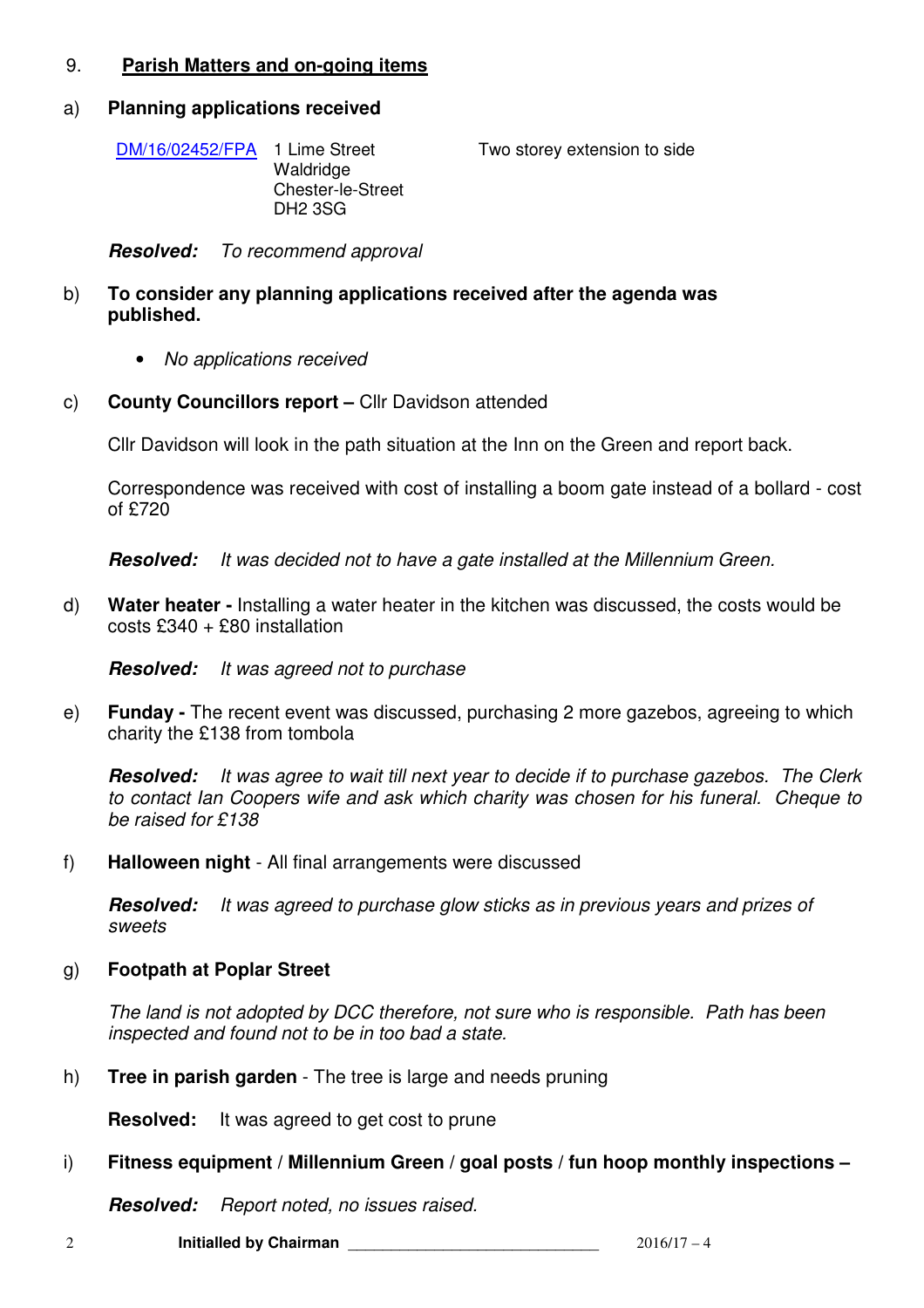j) **Boardwalk** - Several planks are broken, a cost to replace has been sought, £192 to replace 11 plants.

**Resolved:** It was agreed to get replaced as soon as possible

k) **Cars parked on hammerhead -** The Clerk received confirmation as to who own the cars from DVLA

**Resolved:** It was agreed to check with legal department on wording of letters. This to be brought to the next meeting for approval

l) **Safe use of ladders -** Information received from insurance company re safe use of ladders.

**Resolved:** Brian (caretaker) to take away papers and read, bring to the next meeting. Costs of ladders to be sought for next meeting.

m) **Action plan** - Quarterly action was discussed

This to be emailed around councillors and discussed at the next meeting

- n) **Timetable of events** CDALC forthcoming events (if any)
	- Elections 1 March
	- Purdah 16 February

**Resolved:** It was agreed to allow Clerk to attend

- o) **Policy review**  (if any to be reviewed/adopted)
	- Equality and diversity policy was distributed for approval

**Resolved:** It was agreed to adopt the policy and place on website

#### p) **Correspondence received**

• Further correspondence received from Durham Police to future funding for police car sponsorship

**Resolved:** It was agreed to talk about this further at the next meeting before putting on budget

- q) **Correspondence received after agenda published** (to note only)
	- Nothing received
- r) **Award evening**  Date of 20 October was agreed, the Clerk to sort all arrangements

## s) **Waldridge in Bloom working group update –**

• Cllr Cork gave an update.

**Resolved:** Update noted